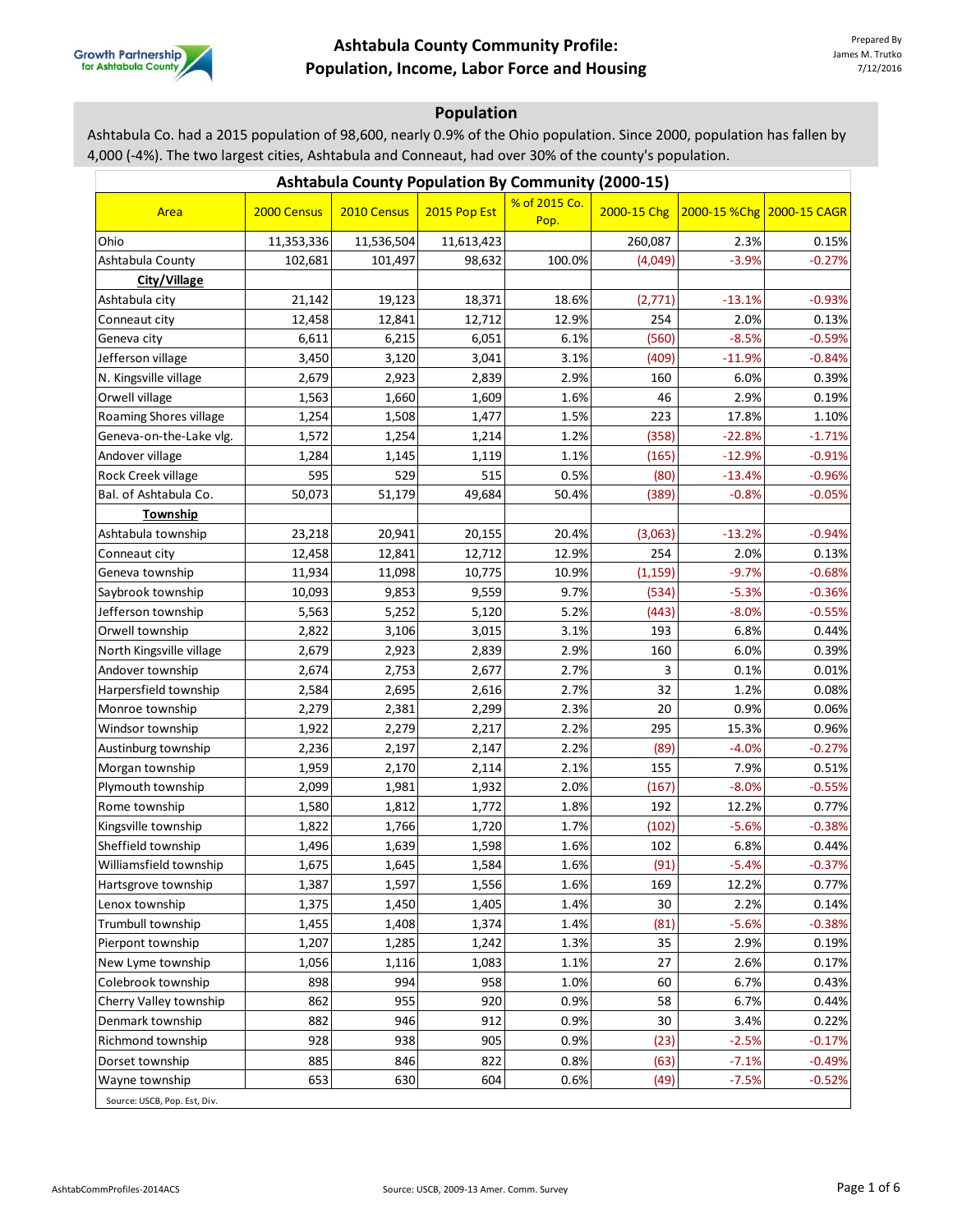

#### **Income**

Ashtabula County had a per capita income of about \$20,300 and a median household income of \$40,300. The county's income level was about 20% lower than Ohio. Several cities had median household incomes below \$30,000.

| <b>Income By Community</b>                                  |                                         |                            |                      |                            |                                      |                       |                                |  |  |
|-------------------------------------------------------------|-----------------------------------------|----------------------------|----------------------|----------------------------|--------------------------------------|-----------------------|--------------------------------|--|--|
| Area                                                        | <b>Total</b><br>population<br>(Per ACS) | % of Ashtab.<br>Population | Per capita<br>income | <b>Total</b><br>households | <b>Median</b><br>household<br>income | <b>Total Families</b> | <b>Median family</b><br>income |  |  |
| Ohio                                                        | 11,560,380                              | NA                         | \$26,520             | 4,570,015                  | \$48,849                             | 2,944,097             | \$62,104                       |  |  |
| Ashtabula County                                            | 100,346                                 | 100%                       | \$20,284             | 38,933                     | \$40,304                             | 25,374                | \$50,477                       |  |  |
| Compared to Ohio                                            | 0.87%                                   |                            | 77                   | 0.85%                      | 83                                   | 0.86%                 | 81                             |  |  |
| City/Village                                                |                                         |                            |                      |                            |                                      |                       |                                |  |  |
| Ashtabula city                                              | 18,819                                  | 18.8%                      | \$16,281             | 7,801                      | \$28,682                             | 4,572                 | \$35,393                       |  |  |
| Conneaut city                                               | 12,836                                  | 12.8%                      | \$16,710             | 4,731                      | \$34,230                             | 2,816                 | \$44,229                       |  |  |
| Geneva city                                                 | 6,158                                   | 6.1%                       | \$19,918             | 2,298                      | \$41,775                             | 1,404                 | \$56,818                       |  |  |
| Jefferson village                                           | 2,998                                   | 3.0%                       | \$22,124             | 1,320                      | \$36,500                             | 776                   | \$50,000                       |  |  |
| North Kingsville village                                    | 2,892                                   | 2.9%                       | \$27,981             | 1,225                      | \$59,083                             | 898                   | \$61,731                       |  |  |
| Roaming Shores village                                      | 1,804                                   | 1.8%                       | \$30,712             | 666                        | \$68,333                             | 512                   | \$74,219                       |  |  |
| Orwell village                                              | 1,624                                   | 1.6%                       | \$18,173             | 636                        | \$37,576                             | 385                   | \$42,054                       |  |  |
| Geneva-on-the-Lake Vlg                                      | 1,462                                   | 1.5%                       | \$16,556             | 648                        | \$25,000                             | 346                   | \$38,571                       |  |  |
| Andover village                                             | 1,029                                   | 1.0%                       | \$13,735             | 390                        | \$21,439                             | 227                   | \$38,646                       |  |  |
| Rock Creek village                                          | 462                                     | 0.5%                       | \$20,346             | 201                        | \$33,229                             | 129                   | \$36,827                       |  |  |
| Township                                                    |                                         |                            |                      |                            |                                      |                       |                                |  |  |
| Ashtabula township                                          | 20,625                                  | 20.6%                      | \$16,203             | 8,547                      | \$26,744                             | 4,999                 | \$34,420                       |  |  |
| Conneaut city                                               | 12,836                                  | 12.8%                      | \$16,710             | 4,731                      | \$34,230                             | 2,816                 | \$44,229                       |  |  |
| Geneva township                                             | 10,962                                  | 10.9%                      | \$20,837             | 4,268                      | \$41,206                             | 2,643                 | \$50,881                       |  |  |
| Saybrook township                                           | 9,729                                   | 9.7%                       | \$24,487             | 3,945                      | \$49,696                             | 2,639                 | \$56,535                       |  |  |
| Jefferson township                                          | 5,190                                   | 5.2%                       | \$24,207             | 2,131                      | \$48,990                             | 1,387                 | \$55,718                       |  |  |
| Orwell township                                             | 3,066                                   | 3.1%                       | \$17,354             | 1,175                      | \$38,358                             | 771                   | \$40,039                       |  |  |
| Monroe township                                             | 2,924                                   | 2.9%                       | \$16,266             | 922                        | \$45,572                             | 694                   | \$49,167                       |  |  |
| North Kingsville village                                    | 2,892                                   | 2.9%                       | \$27,981             | 1,225                      | \$59,083                             | 898                   | \$61,731                       |  |  |
| Andover township                                            | 2,723                                   | 2.7%                       | \$16,474             | 1,051                      | \$33,359                             | 648                   | \$50,203                       |  |  |
| Harpersfield township                                       | 2,657                                   | 2.6%                       | \$27,371             | 1,021                      | \$61,587                             | 763                   | \$66,827                       |  |  |
| Rome township                                               | 2,419                                   | 2.4%                       | \$26,023             | 885                        | \$57,923                             | 630                   | \$66,964                       |  |  |
| Austinburg township                                         | 2,287                                   | 2.3%                       | \$25,956             | 857                        | \$65,284                             | 605                   | \$80,795                       |  |  |
| Windsor township                                            | 2,199                                   | 2.2%                       | \$14,743             | 615                        | \$43,317                             | 468                   | \$47,708                       |  |  |
| Morgan township                                             | 1,983                                   | 2.0%                       | \$26,505             | 806                        | \$54,071                             | 543                   | \$64,107                       |  |  |
| Plymouth township                                           | 1,818                                   | 1.8%                       | \$28,418             | 774                        | \$54,022                             | 622                   | \$60,556                       |  |  |
| Kingsville township                                         | 1,779                                   | 1.8%                       | \$20,486             | 672                        | \$34,315                             | 459                   | \$55,550                       |  |  |
| Williamsfield township                                      | 1,697                                   | 1.7%                       | \$20,615             | 637                        | \$35,804                             | 445                   | \$39,464                       |  |  |
| Lenox township                                              | 1,483                                   | 1.5%                       | \$28,320             | 535                        | \$65,865                             | 414                   | \$70,938                       |  |  |
| Trumbull township                                           | 1,385                                   | 1.4%                       | \$25,961             | 543                        | \$55,809                             | 412                   | \$67,155                       |  |  |
| Sheffield township                                          | 1,208                                   | 1.2%                       | \$29,059             | 504                        | \$61,455                             | 369                   | \$67,109                       |  |  |
| New Lyme township                                           | 1,150                                   | 1.1%                       | \$17,558             | 431                        | \$44,950                             | 315                   | \$48,648                       |  |  |
| Hartsgrove township                                         | 1,139                                   | 1.1%                       | \$21,480             | 456                        | \$39,375                             | 276                   | \$56,047                       |  |  |
| Pierpont township                                           | 1,031                                   | 1.0%                       | \$17,288             | 361                        | \$45,573                             | 266                   | \$48,421                       |  |  |
| Denmark township                                            | 1,025                                   | 1.0%                       | \$21,829             | 364                        | \$51,375                             | 286                   | \$62,885                       |  |  |
| Richmond township                                           | 896                                     | 0.9%                       | \$15,427             | 323                        | \$32,336                             | 284                   | \$30,435                       |  |  |
| Cherry Valley township                                      | 883                                     | 0.9%                       | \$17,122             | 326                        | \$45,132                             | 228                   | \$48,676                       |  |  |
| Colebrook township                                          | 861                                     | 0.9%                       | \$15,570             | 322                        | \$41,535                             | 235                   | \$42,083                       |  |  |
| Wayne township                                              | 811                                     | 0.8%                       | \$17,832             | 260                        | \$66,607                             | 116                   | \$37,679                       |  |  |
| Dorset township                                             | 688                                     | 0.7%                       | \$14,636             | 246                        | \$34,310                             | 143                   | \$47,109                       |  |  |
| Source: US Census Bureau, 2010-14 American Community Survey |                                         |                            |                      |                            |                                      |                       |                                |  |  |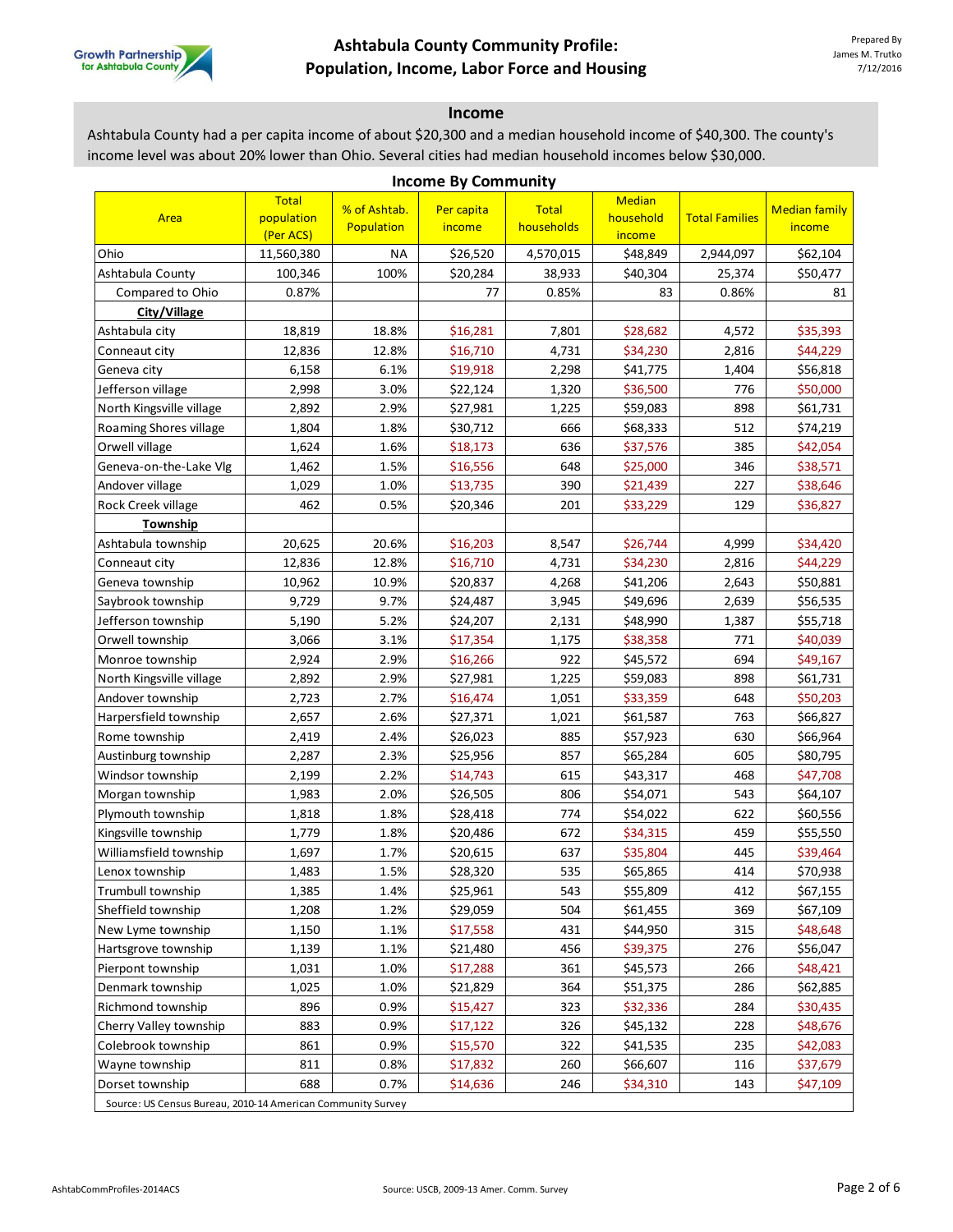

### **Labor Force and Employment**

Ashtabula Co. had a working age population of nearly 80,000 and a labor force of 45,600. The percentage of the working age population in the labor force was relatively low, 57%, which was about 5% lower than Ohio.

| reparation in the labor force was relatively folly <i>5176</i> , which was about 578 fonci than<br>Labor Force and Employment By Community |                                      |                                |                                    |                                     |           |            |                            |  |  |
|--------------------------------------------------------------------------------------------------------------------------------------------|--------------------------------------|--------------------------------|------------------------------------|-------------------------------------|-----------|------------|----------------------------|--|--|
| Area                                                                                                                                       | <b>Population 16</b><br>years & over | <b>Civilian labor</b><br>force | % of Ashtab.<br><b>Labor Force</b> | % in Civilian<br><b>Labor Force</b> | Employed  | Unemployed | <b>Unempl. Rate</b><br>(%) |  |  |
| Ohio                                                                                                                                       | 9,197,668                            | 5,839,586                      | <b>NA</b>                          | 63.5%                               | 5,303,013 | 536,573    | 9.2%                       |  |  |
| Ashtabula County                                                                                                                           | 79,811                               | 45,648                         | 100%                               | 57.2%                               | 41,267    | 4,381      | 9.6%                       |  |  |
| Compared to Ohio                                                                                                                           | 0.87%                                | 0.78%                          |                                    | 90                                  | 0.78%     | 0.82%      | 104                        |  |  |
| City/Village                                                                                                                               |                                      |                                |                                    |                                     |           |            |                            |  |  |
| Ashtabula city                                                                                                                             | 14,582                               | 7,962                          | 17.4%                              | 54.6%                               | 6,878     | 1,084      | 13.6%                      |  |  |
| Conneaut city                                                                                                                              | 10,515                               | 5,060                          | 11.1%                              | 48.1%                               | 4,429     | 631        | 12.5%                      |  |  |
| Geneva city                                                                                                                                | 4,742                                | 2,637                          | 5.8%                               | 55.6%                               | 2,459     | 178        | 6.8%                       |  |  |
| Jefferson village                                                                                                                          | 2,619                                | 1,302                          | 2.9%                               | 49.7%                               | 1,244     | 58         | 4.5%                       |  |  |
| North Kingsville village                                                                                                                   | 2,349                                | 1,471                          | 3.2%                               | 62.6%                               | 1,357     | 114        | 7.7%                       |  |  |
| Roaming Shores village                                                                                                                     | 1,353                                | 855                            | 1.9%                               | 63.2%                               | 803       | 52         | 6.1%                       |  |  |
| Orwell village                                                                                                                             | 1,253                                | 760                            | 1.7%                               | 60.7%                               | 688       | 72         | 9.5%                       |  |  |
| Geneva-on-the-Lake Vlg                                                                                                                     | 1,111                                | 684                            | 1.5%                               | 61.6%                               | 615       | 69         | 10.1%                      |  |  |
| Andover village                                                                                                                            | 850                                  | 317                            | 0.7%                               | 37.3%                               | 266       | 51         | 16.1%                      |  |  |
| Rock Creek village                                                                                                                         | 383                                  | 257                            | 0.6%                               | 67.1%                               | 205       | 52         | 20.2%                      |  |  |
| Township                                                                                                                                   |                                      |                                |                                    |                                     |           |            |                            |  |  |
| Ashtabula township                                                                                                                         | 16,150                               | 8,838                          | 19.4%                              | 54.7%                               | 7,607     | 1,231      | 13.9%                      |  |  |
| Conneaut city                                                                                                                              | 10,515                               | 5,060                          | 11.1%                              | 48.1%                               | 4,429     | 631        | 12.5%                      |  |  |
| Geneva township                                                                                                                            | 8,744                                | 5,308                          | 11.6%                              | 60.7%                               | 4,871     | 437        | 8.2%                       |  |  |
| Saybrook township                                                                                                                          | 7,790                                | 4,468                          | 9.8%                               | 57.4%                               | 4,163     | 305        | 6.8%                       |  |  |
| Jefferson township                                                                                                                         | 4,441                                | 2,612                          | 5.7%                               | 58.8%                               | 2,435     | 177        | 6.8%                       |  |  |
| North Kingsville village                                                                                                                   | 2,349                                | 1,471                          | 3.2%                               | 62.6%                               | 1,357     | 114        | 7.7%                       |  |  |
| Orwell township                                                                                                                            | 2,320                                | 1,465                          | 3.2%                               | 63.1%                               | 1,308     | 157        | 10.7%                      |  |  |
| Andover township                                                                                                                           | 2,195                                | 1,125                          | 2.5%                               | 51.3%                               | 1,011     | 114        | 10.1%                      |  |  |
| Monroe township                                                                                                                            | 2,139                                | 1,204                          | 2.6%                               | 56.3%                               | 1,105     | 99         | 8.2%                       |  |  |
| Harpersfield township                                                                                                                      | 2,115                                | 1,529                          | 3.3%                               | 72.3%                               | 1,478     | 51         | 3.3%                       |  |  |
| Austinburg township                                                                                                                        | 1,808                                | 1,120                          | 2.5%                               | 61.9%                               | 993       | 127        | 11.3%                      |  |  |
| Rome township                                                                                                                              | 1,786                                | 1,197                          | 2.6%                               | 67.0%                               | 1,167     | 30         | 2.5%                       |  |  |
| Morgan township                                                                                                                            | 1,618                                | 989                            | 2.2%                               | 61.1%                               | 884       | 105        | 10.6%                      |  |  |
| Plymouth township                                                                                                                          | 1,567                                | 1,054                          | 2.3%                               | 67.3%                               | 980       | 74         | 7.0%                       |  |  |
| Kingsville township                                                                                                                        | 1,460                                | 663                            | 1.5%                               | 45.4%                               | 623       | 40         | 6.0%                       |  |  |
| Windsor township                                                                                                                           | 1,432                                | 870                            | 1.9%                               | 60.8%                               | 822       | 48         | 5.5%                       |  |  |
| Williamsfield township                                                                                                                     | 1,307                                | 795                            | 1.7%                               | 60.8%                               | 699       | 96         | 12.1%                      |  |  |
| Lenox township                                                                                                                             | 1,245                                | 853                            | 1.9%                               | 68.5%                               | 771       | 82         | 9.6%                       |  |  |
| Trumbull township                                                                                                                          | 1,145                                | 730                            | 1.6%                               | 63.8%                               | 672       | 58         | 7.9%                       |  |  |
| Sheffield township                                                                                                                         | 993                                  | 618                            | 1.4%                               | 62.2%                               | 566       | 52         | 8.4%                       |  |  |
| Hartsgrove township                                                                                                                        | 992                                  | 547                            | 1.2%                               | 55.1%                               | 476       | 71         | 13.0%                      |  |  |
| New Lyme township                                                                                                                          | 853                                  | 417                            | 0.9%                               | 48.9%                               | 377       | 40         | 9.6%                       |  |  |
| Denmark township                                                                                                                           | 838                                  | 370                            | 0.8%                               | 44.2%                               | 342       | 28         | 7.6%                       |  |  |
| Pierpont township                                                                                                                          | 828                                  | 582                            | 1.3%                               | 70.3%                               | 489       | 93         | 16.0%                      |  |  |
| Cherry Valley township                                                                                                                     | 666                                  | 320                            | 0.7%                               | 48.0%                               | 320       | 0          | 0.0%                       |  |  |
| Colebrook township                                                                                                                         | 665                                  | 340                            | 0.7%                               | 51.1%                               | 329       | 11         | 3.2%                       |  |  |
| Richmond township                                                                                                                          | 656                                  | 395                            | 0.9%                               | 60.2%                               | 362       | 33         | 8.4%                       |  |  |
| Wayne township                                                                                                                             | 598                                  | 373                            | 0.8%                               | 62.4%                               | 342       | 31         | 8.3%                       |  |  |
| Dorset township                                                                                                                            | 596                                  | 335                            | 0.7%                               | 56.2%                               | 289       | 46         | 13.7%                      |  |  |
| Source: US Census Bureau, 2010-14 American Community Survey                                                                                |                                      |                                |                                    |                                     |           |            |                            |  |  |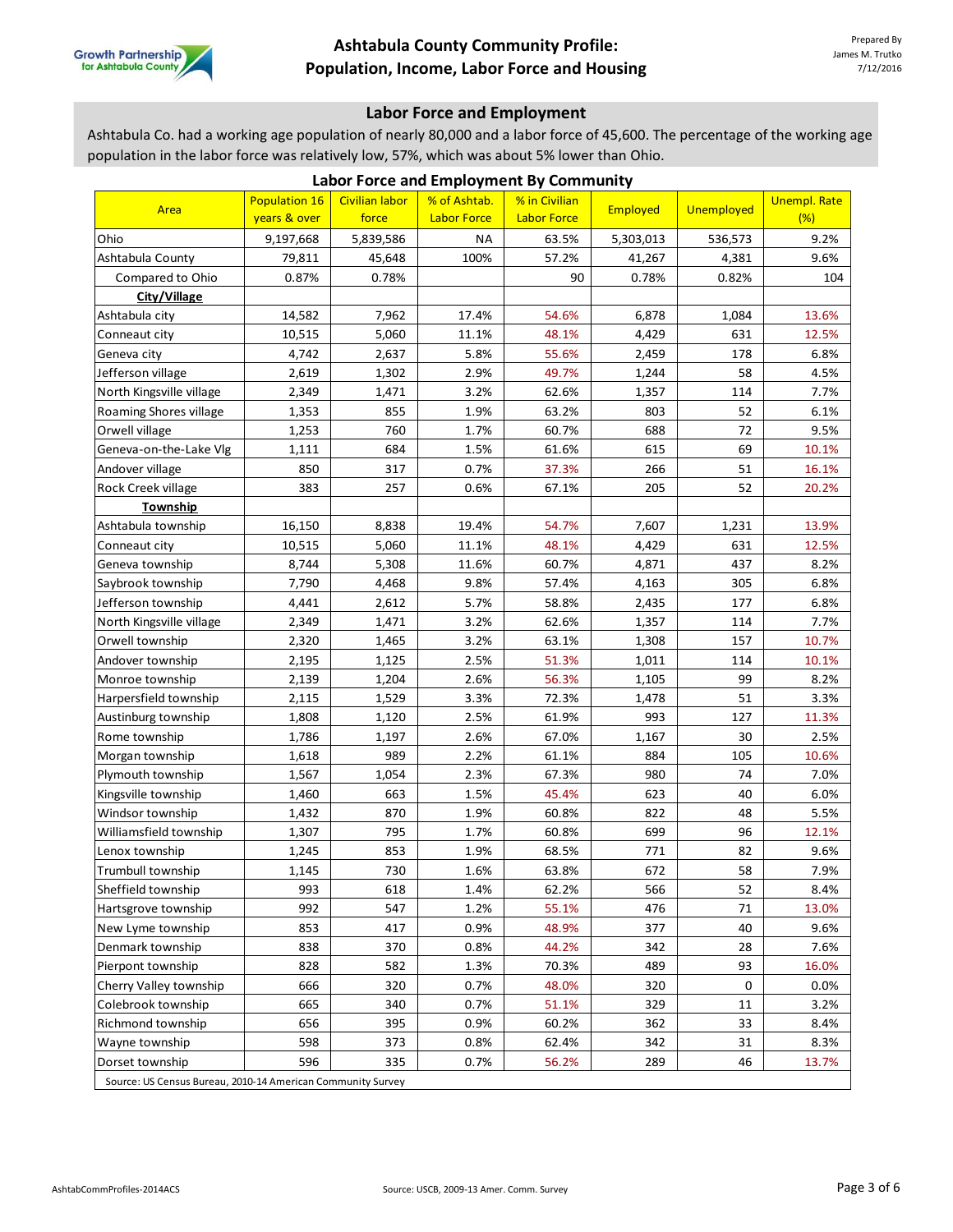

### **Housing Status**

Ashtabula Co. had 46,000 housing units. It had 7,000 (15%) vacant units, a higher rate than Ohio (11%). About 60% of total units (39,000) were owner occupied units, roughly the same percentage as Ohio (60%).

| <b>Housing Status By Community</b>                          |                      |                 |                       |                      |              |               |                  |  |  |
|-------------------------------------------------------------|----------------------|-----------------|-----------------------|----------------------|--------------|---------------|------------------|--|--|
| Area                                                        | <b>Total housing</b> | <b>Occupied</b> | <b>Vacant housing</b> | % Vacant             | Owner-occup. | Renter-occup. | % Owner Occ.     |  |  |
|                                                             | units                | housing units   | units                 | <b>Housing Units</b> | Hsg.         | Hsg.          | <b>Hsg Units</b> |  |  |
| Ohio                                                        | 5,135,173            | 4,570,015       | 565,158               | 11.0%                | 3,056,206    | 1,513,809     | 60%              |  |  |
| Ashtabula County                                            | 45,964               | 38,933          | 7,031                 | 15.3%                | 28,158       | 10,775        | 61%              |  |  |
| Compared to Ohio                                            | 0.90%                | 0.85%           | 1.24%                 | 139                  | 0.92%        | 0.71%         | 103              |  |  |
| City/Village                                                |                      |                 |                       |                      |              |               |                  |  |  |
| Ashtabula city                                              | 9,261                | 7,801           | 1,460                 | 15.8%                | 3,893        | 3,908         | 50%              |  |  |
| Conneaut city                                               | 5.800                | 4,731           | 1,069                 | 18.4%                | 3,239        | 1,492         | 69%              |  |  |
| Geneva city                                                 | 2,435                | 2,298           | 137                   | 5.6%                 | 1,654        | 644           | 72%              |  |  |
| Jefferson village                                           | 1,404                | 1,320           | 84                    | 6.0%                 | 895          | 425           | 68%              |  |  |
| North Kingsville village                                    | 1,386                | 1,225           | 161                   | 11.6%                | 1,072        | 153           | 88%              |  |  |
| Geneva-on-the-Lake Vlg                                      | 1,264                | 648             | 616                   | 48.7%                | 325          | 323           | 50%              |  |  |
| Roaming Shores village                                      | 920                  | 666             | 254                   | 27.6%                | 649          | 17            | 97%              |  |  |
| Orwell village                                              | 683                  | 636             | 47                    | 6.9%                 | 332          | 304           | 52%              |  |  |
| Andover village                                             | 431                  | 390             | 41                    | 9.5%                 | 204          | 186           | 52%              |  |  |
| Rock Creek village                                          | 230                  | 201             | 29                    | 12.6%                | 112          | 89            | 56%              |  |  |
| Township                                                    |                      |                 |                       |                      |              |               |                  |  |  |
| Ashtabula township                                          | 10,123               | 8,547           | 1,576                 | 15.6%                | 4,292        | 4,255         | 50%              |  |  |
| Conneaut city                                               | 5,800                | 4,731           | 1,069                 | 18.4%                | 3,239        | 1,492         | 69%              |  |  |
| Geneva township                                             | 5,311                | 4,268           | 1,043                 | 19.6%                | 3,077        | 1,191         | 72%              |  |  |
| Saybrook township                                           | 4,895                | 3,945           | 950                   | 19.4%                | 3,093        | 852           | 78%              |  |  |
| Jefferson township                                          | 2,215                | 2,131           | 84                    | 3.8%                 | 1,510        | 621           | 71%              |  |  |
| North Kingsville village                                    | 1,386                | 1,225           | 161                   | 11.6%                | 1,072        | 153           | 88%              |  |  |
| Orwell township                                             | 1,222                | 1,175           | 47                    | 3.8%                 | 813          | 362           | 69%              |  |  |
| Andover township                                            | 1,219                | 1,051           | 168                   | 13.8%                | 696          | 355           | 66%              |  |  |
| Harpersfield township                                       | 1,088                | 1,021           | 67                    | 6.2%                 | 915          | 106           | 90%              |  |  |
| Morgan township                                             | 1,052                | 806             | 246                   | 23.4%                | 694          | 112           | 86%              |  |  |
| Rome township                                               | 1,029                | 885             | 144                   | 14.0%                | 849          | 36            | 96%              |  |  |
| Austinburg township                                         | 1,002                | 857             | 145                   | 14.5%                | 798          | 59            | 93%              |  |  |
| Monroe township                                             | 988                  | 922             | 66                    | 6.7%                 | 776          | 146           | 84%              |  |  |
| Williamsfield township                                      | 926                  | 637             | 289                   | 31.2%                | 502          | 135           | 79%              |  |  |
| Plymouth township                                           | 824                  | 774             | 50                    | 6.1%                 | 695          | 79            | 90%              |  |  |
| Windsor township                                            | 744                  | 615             | 129                   | 17.3%                | 524          | 91            | 85%              |  |  |
| Kingsville township                                         | 714                  | 672             | 42                    | 5.9%                 | 517          | 155           | 77%              |  |  |
| Trumbull township                                           | 603                  | 543             | 60                    | 10.0%                | 471          | 72            | 87%              |  |  |
| Lenox township                                              | 556                  | 535             | 21                    | 3.8%                 | 438          | 97            | 82%              |  |  |
| New Lyme township                                           | 552                  | 431             | 121                   | 21.9%                | 352          | 79            | 82%              |  |  |
| Sheffield township                                          | 550                  | 504             | 46                    | 8.4%                 | 486          | 18            | 96%              |  |  |
| Pierpont township                                           | 497                  | 361             | 136                   | 27.4%                | 305          | 56            | 85%              |  |  |
| Hartsgrove township                                         | 496                  | 456             | 40                    | 8.1%                 | 430          | 26            | 94%              |  |  |
| Denmark township                                            | 431                  | 364             | 67                    | 15.5%                | 364          | 0             | 100%             |  |  |
| Cherry Valley township                                      | 415                  | 326             | 89                    | 21.4%                | 297          | 29            | 91%              |  |  |
| Colebrook township                                          | 413                  | 322             | 91                    | 22.0%                | 215          | 107           | 67%              |  |  |
| Richmond township                                           | 393                  | 323             | 70                    | 17.8%                | 272          | 51            | 84%              |  |  |
| Wayne township                                              | 274                  | 260             | 14                    | 5.1%                 | 231          | 29            | 89%              |  |  |
| Dorset township                                             | 246                  | 246             | 0                     | 0.0%                 | 235          | 11            | 96%              |  |  |
| Source: US Census Bureau, 2010-14 American Community Survey |                      |                 |                       |                      |              |               |                  |  |  |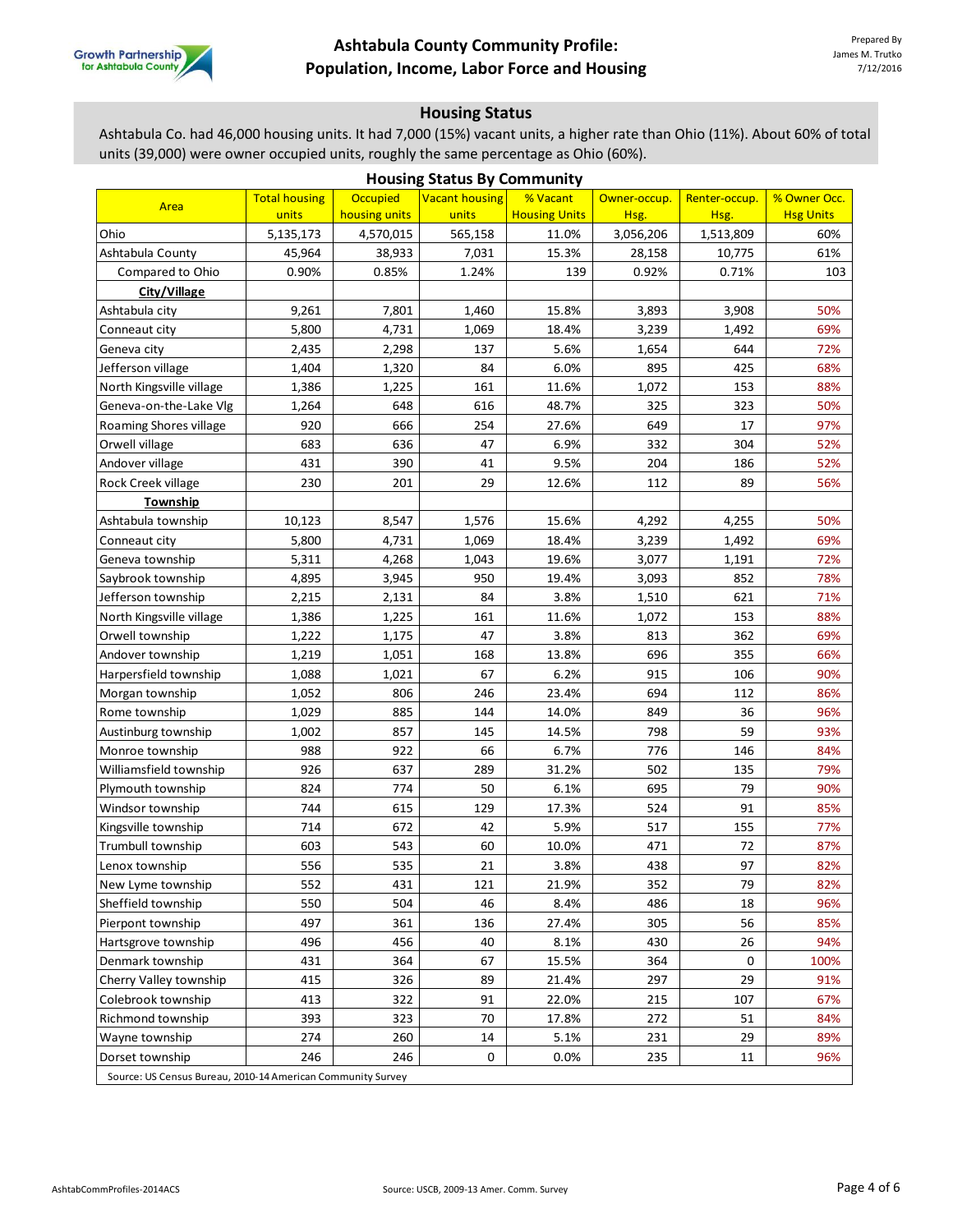

# **Owner Occupied Housing**

Ashtabula Co. had 28,200 owner occupied housing units with a 2014 median value of \$107,300. about 83% of Ohio's median value (\$129,600). About 61% of owner occupied units have a mortgage, less than Ohio's rate of 68%..

| <b>Owner Occupied Housing By Community</b>                  |              |                     |                 |                  |                    |             |                    |  |  |
|-------------------------------------------------------------|--------------|---------------------|-----------------|------------------|--------------------|-------------|--------------------|--|--|
|                                                             | Owner-       | <b>Median Value</b> | Owner-Occup     | % Owner-         | <b>Median Cost</b> | Owner-Occup | <b>Median Cost</b> |  |  |
| Area                                                        | occupied Hsg | Owner-Occup         | <b>Hsg with</b> | <b>Occup Hsg</b> | <b>With</b>        | without     | <b>Without</b>     |  |  |
|                                                             | <b>Units</b> |                     | <b>Mortgage</b> | with Mortgage    | Mortgage           | Mortgage    | Mortgage           |  |  |
| Ohio                                                        | 3,056,206    | \$129,600           | 2,018,234       | 66%              | \$1,274            | 1,037,972   | \$442              |  |  |
| Ashtabula County                                            | 28,158       | \$107,300           | 17,077          | 61%              | \$1,073            | 11,081      | \$386              |  |  |
| Compared to Ohio                                            | 0.92%        | 83                  | 0.85%           | 92               | 84                 | 1.07%       | 87                 |  |  |
| City/Village                                                |              |                     |                 |                  |                    |             |                    |  |  |
| Ashtabula city                                              | 3,893        | \$75,800            | 2,206           | 57%              | \$920              | 1,687       | \$367              |  |  |
| Conneaut city                                               | 3,239        | \$86,400            | 1,739           | 54%              | \$946              | 1,500       | \$345              |  |  |
| Geneva city                                                 | 1,654        | \$101,900           | 1,018           | 62%              | \$1,007            | 636         | \$380              |  |  |
| North Kingsville village                                    | 1,072        | \$131,500           | 704             | 66%              | \$1,158            | 368         | \$349              |  |  |
| Jefferson village                                           | 895          | \$98,400            | 510             | 57%              | \$1,068            | 385         | \$313              |  |  |
| Roaming Shores village                                      | 649          | \$147,100           | 503             | 78%              | \$1,285            | 146         | \$585              |  |  |
| Orwell village                                              | 332          | \$96,700            | 197             | 59%              | \$1,131            | 135         | \$360              |  |  |
| Geneva-on-the-Lake Vlg                                      | 325          | \$88,700            | 198             | 61%              | \$1,010            | 127         | \$324              |  |  |
| Andover village                                             | 204          | \$85,000            | 121             | 59%              | \$916              | 83          | \$438              |  |  |
| Rock Creek village                                          | 112          | \$104,200           | 69              | 62%              | \$1,038            | 43          | \$646              |  |  |
| Township                                                    |              |                     |                 |                  |                    |             |                    |  |  |
| Ashtabula township                                          | 4,292        | \$70,600            | 2,252           | 53%              | \$951              | 2,040       | \$366              |  |  |
| Conneaut city                                               | 3,239        | \$86,400            | 1,739           | 54%              | \$946              | 1,500       | \$345              |  |  |
| Saybrook township                                           | 3,093        | \$107,600           | 2,052           | 66%              | \$1,054            | 1,041       | \$449              |  |  |
| Geneva township                                             | 3,077        | \$101,300           | 1,766           | 57%              | \$1,068            | 1,311       | \$382              |  |  |
| Jefferson township                                          | 1,510        | \$124,000           | 996             | 66%              | \$1,189            | 514         | \$329              |  |  |
| North Kingsville village                                    | 1,072        | \$131,500           | 704             | 66%              | \$1,158            | 368         | \$349              |  |  |
| Harpersfield township                                       | 915          | \$185,800           | 633             | 69%              | \$1,409            | 282         | \$512              |  |  |
| Rome township                                               | 849          | \$121,600           | 635             | 75%              | \$1,068            | 214         | \$398              |  |  |
| Orwell township                                             | 813          | \$132,200           | 531             | 65%              | \$1,202            | 282         | \$380              |  |  |
| Austinburg township                                         | 798          | \$153,400           | 562             | 70%              | \$1,204            | 236         | \$463              |  |  |
| Monroe township                                             | 776          | \$121,200           | 514             | 66%              | \$1,083            | 262         | \$331              |  |  |
| Andover township                                            | 696          | \$90,600            | 414             | 60%              | \$1,036            | 282         | \$348              |  |  |
| Plymouth township                                           | 695          | \$131,600           | 468             | 67%              | \$1,083            | 227         | \$400              |  |  |
| Morgan township                                             | 694          | \$147,200           | 489             | 71%              | \$1,246            | 205         | \$450              |  |  |
| Windsor township                                            | 524          | \$162,100           | 416             | 79%              | \$1,240            | 108         | \$500              |  |  |
| Kingsville township                                         | 517          | \$114,300           | 332             | 64%              | \$980              | 185         | \$358              |  |  |
| Williamsfield township                                      | 502          | \$112,200           | 218             | 43%              | \$980              | 284         | \$467              |  |  |
| Sheffield township                                          | 486          | \$123,700           | 305             | 63%              | \$1,116            | 181         | \$382              |  |  |
| Trumbull township                                           | 471          | \$157,600           | 267             | 57%              | \$1,208            | 204         | \$363              |  |  |
| Lenox township                                              | 438          | \$145,200           | 316             | 72%              | \$1,254            | 122         | \$532              |  |  |
| Hartsgrove township                                         | 430          | \$143,500           | 226             | 53%              | \$1,188            | 204         | \$454              |  |  |
| Denmark township                                            | 364          | \$133,900           | 205             | 56%              | \$1,446            | 159         | \$306              |  |  |
| New Lyme township                                           | 352          | \$116,000           | 176             | 50%              | \$1,262            | 176         | \$307              |  |  |
| Pierpont township                                           | 305          | \$96,900            | 218             | 72%              | \$863              | 87          | \$363              |  |  |
| Cherry Valley township                                      | 297          | \$106,700           | 135             | 46%              | \$1,125            | 162         | \$393              |  |  |
| Richmond township                                           | 272          | \$75,900            | 158             | 58%              | \$775              | 114         | \$377              |  |  |
| Dorset township                                             | 235          | \$105,900           | 118             | 50%              | \$1,061            | 117         | \$287              |  |  |
| Wayne township                                              | 231          | \$99,600            | 118             | 51%              | \$1,285            | 113         | \$446              |  |  |
| Colebrook township                                          | 215          | \$121,600           | 114             | 53%              | \$1,081            | 101         | \$333              |  |  |
| Source: US Census Bureau, 2010-14 American Community Survey |              |                     |                 |                  |                    |             |                    |  |  |